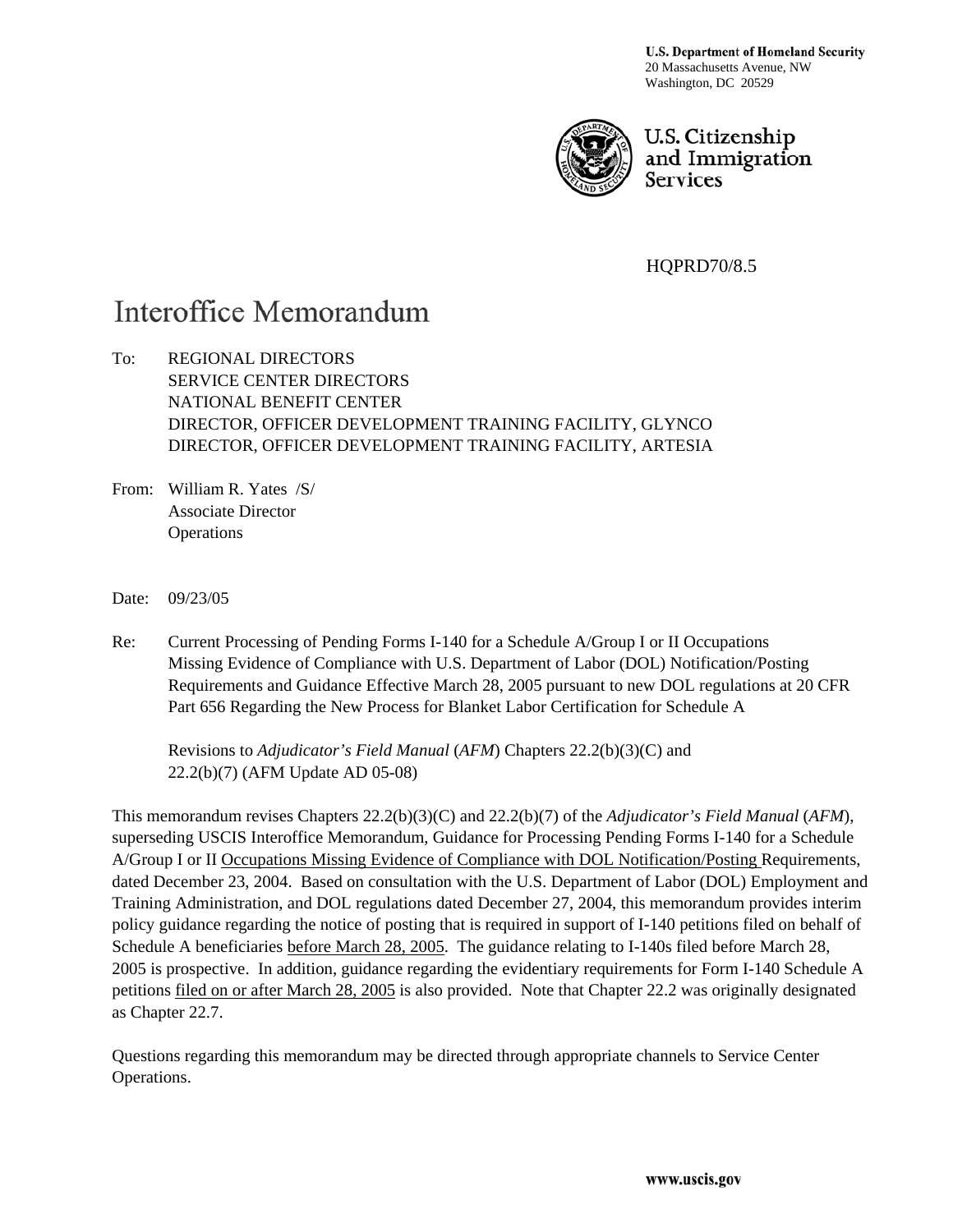Revisions to *Adjudicator's Field Manual* (*AFM*) Chapters 22.2(b)(3)(C) and 22.2(b)(7) (*AFM* Update AD 05-08) Page 2

Please ensure that appropriate personnel within your jurisdiction are aware of this update. Accordingly, the *AFM* is revised as follows:

# $\mathcal{F}$  1. Chapter 22.2(b)(3)(C) is revised to read:

(C) Schedule A Blanket Labor Certifications. Schedule A is a list of pre-certified occupations codified in 20 CFR 656.10 and 20 CFR 656.22 for which the Secretary of the Department of Labor previously has determined that there are not sufficient U.S. workers who are able, willing, qualified and available and that the wages and working conditions of U.S. workers similarly employed will not be adversely affected by the employment of aliens in such occupations. The IMMACT '90 amendments to the Immigration and Nationality Act (Act) gave separate visa classifications to some groups that previously were included in Schedule A. As a result, DOL eliminated these groups from Schedule A, leaving only Group I, registered nurses and physical therapists, and Group II, aliens of exceptional ability.

The use of the terms "extraordinary" and "exceptional" ability in both the Immigration and Nationality Act and the DOL regulations resulted in considerable confusion. In writing the regulations for employment based immigrants, it was determined that Congress intended for the "extraordinary ability" classification to be comparable to DOL's "exceptional ability" standard in Schedule A, Group II. "Exceptional ability" as used in the Act is a less restrictive standard. The evidentiary requirements for the two classifications reflect this interpretation.

#### **PETITIONS FILED PRIOR TO MARCH 28, 2005:**

In order to apply for certification under Schedule A for petitions filed before March 28, 2005, the petitioner should complete and submit:

- The Form I-140 petition, with appropriate filing fees,
- An uncertified Form ETA-750 A and B, in duplicate, signed in the original by an authorized official of the petitioning entity and by the alien,
- A copy of the posted notice, and
- For Form I-140 petitions filed for registered nurses, an unrestricted permanent license to practice nursing in the state of intended employment, CGFNS certificate issued by the Commission on Graduates of Foreign Nursing Schools or evidence that the alien has passed the National Council Licensure Examination for Registered Nurses (NCLEX-RN), administered by the National Council of State Boards of Nursing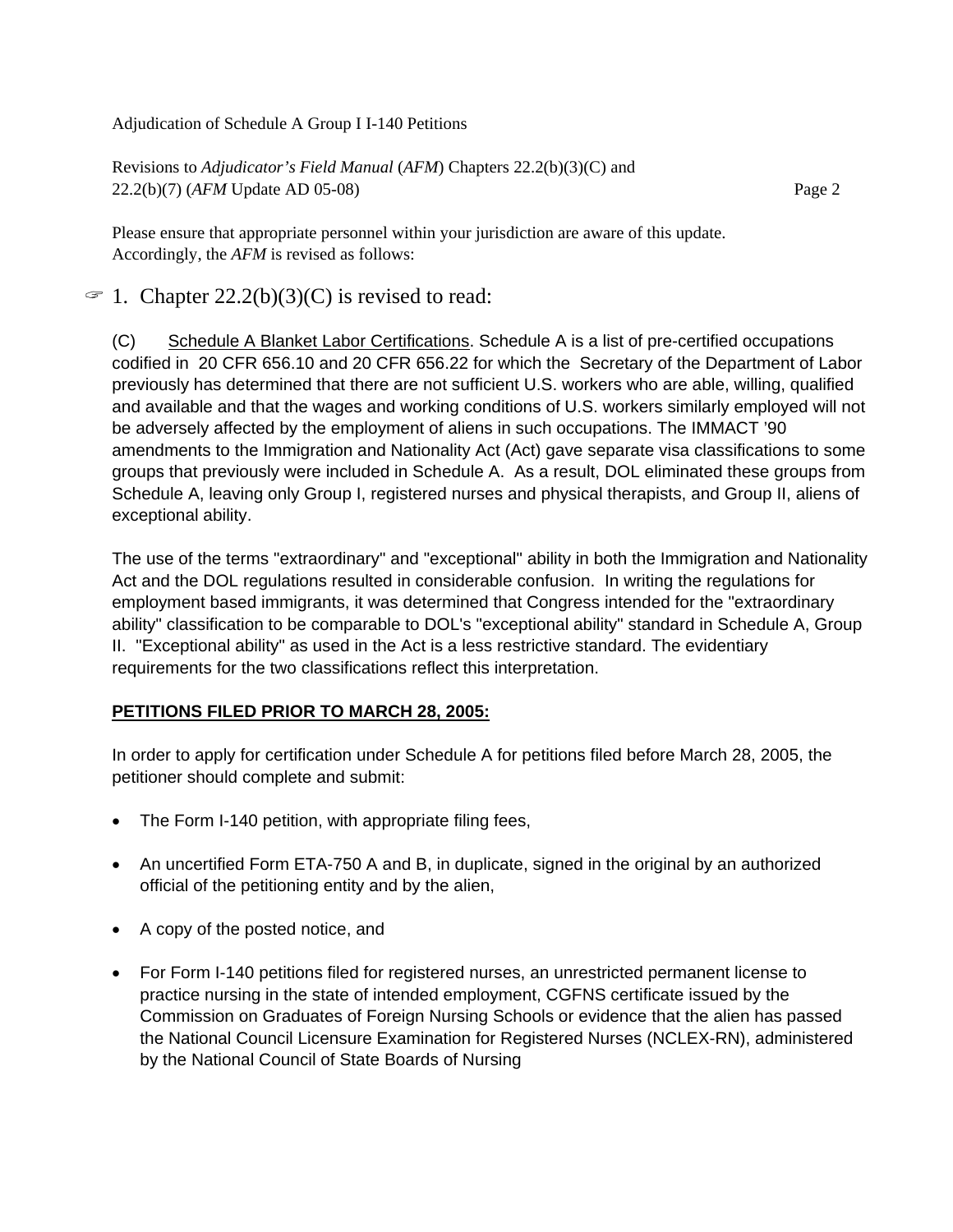Revisions to *Adjudicator's Field Manual* (*AFM*) Chapters 22.2(b)(3)(C) and 22.2(b)(7) (*AFM* Update AD 05-08) Page 3

• For Form I-140 petitions filed for physical therapists, a permanent license to practice in the state of intended employment or a letter or statement, signed by an authorized state physical therapy licensing official in the state of intended employment, stating that the beneficiary is qualified to take that state's written licensing examination for physical therapists.

For Form I-140 petitions filed before March 28, 2005, the DOL regulations 20 CFR 656.22(b)(2) and 656.20(g)(1) require that an employer provide notice of the position(s) it seeks to fill under Schedule A, Group I or II, to the bargaining representative or, if there is no such representative, to the employer's employees via a notice that must be posted for at least 10 consecutive days at the facility or location of the employment. In connection with the adjudication of Forms I-140 for occupations listed in Schedule A/Group I (nurses and physical therapists) or Group II (aliens of exceptional ability in the sciences or arts), USCIS requires evidence of compliance with DOL's notification requirements.

In order to be in compliance with DOL's notification requirements, the notice must be posted for at least 10 consecutive days. The notice must be clearly visible and unobstructed while posted and be posted in conspicuous places, where the employer's U.S. workers can readily read the posted notice on their way to or from their place of employment. The location of employment for notification purposes must be at the location where the alien beneficiary is actually going to be physically working, e.g., for a Schedule A nurse, the hospital or other facility where the alien beneficiary will be providing services, and not at the corporate headquarters or other office of the employer.

The notice must contain a description of the job and rate of pay and state that the notice is being provided as a result of the filing of an application for permanent alien labor certification for the relevant job opportunity. The notice must also state that any person may provide documentary evidence bearing on the Schedule A labor certification application to the appropriate DOL office with jurisdiction over the location where the alien beneficiary will be physically working.

In light of the prolonged period of time in which many Schedule A petitions have been awaiting adjudication for cases filed with the Service prior to March 28, 2005, where a petitioner has failed to provide evidence of compliance with the posting requirements at the time of filing the Form I-140, adjudicators should issue a request for evidence (RFE) that requests evidence of compliance with DOL's notification requirements in the form of a notice of posting that conforms to the conditions noted above. If all posting requirements are met and the notice has been posted the requisite 10 days prior to the date of the RFE response, the posting will be considered timely for adjudication purposes. Issuing an RFE for this documentation is preferable to the issuance of a notice of intent to deny (NOID), so as to minimize the impact on Service Center resources as opposed to the more resource intense process for the issuance of an NOID. Note: the issuance of an RFE specified in this memorandum supercedes the guidance provided in the December 23, 2004 memorandum instructing Service officers to issue a NOID.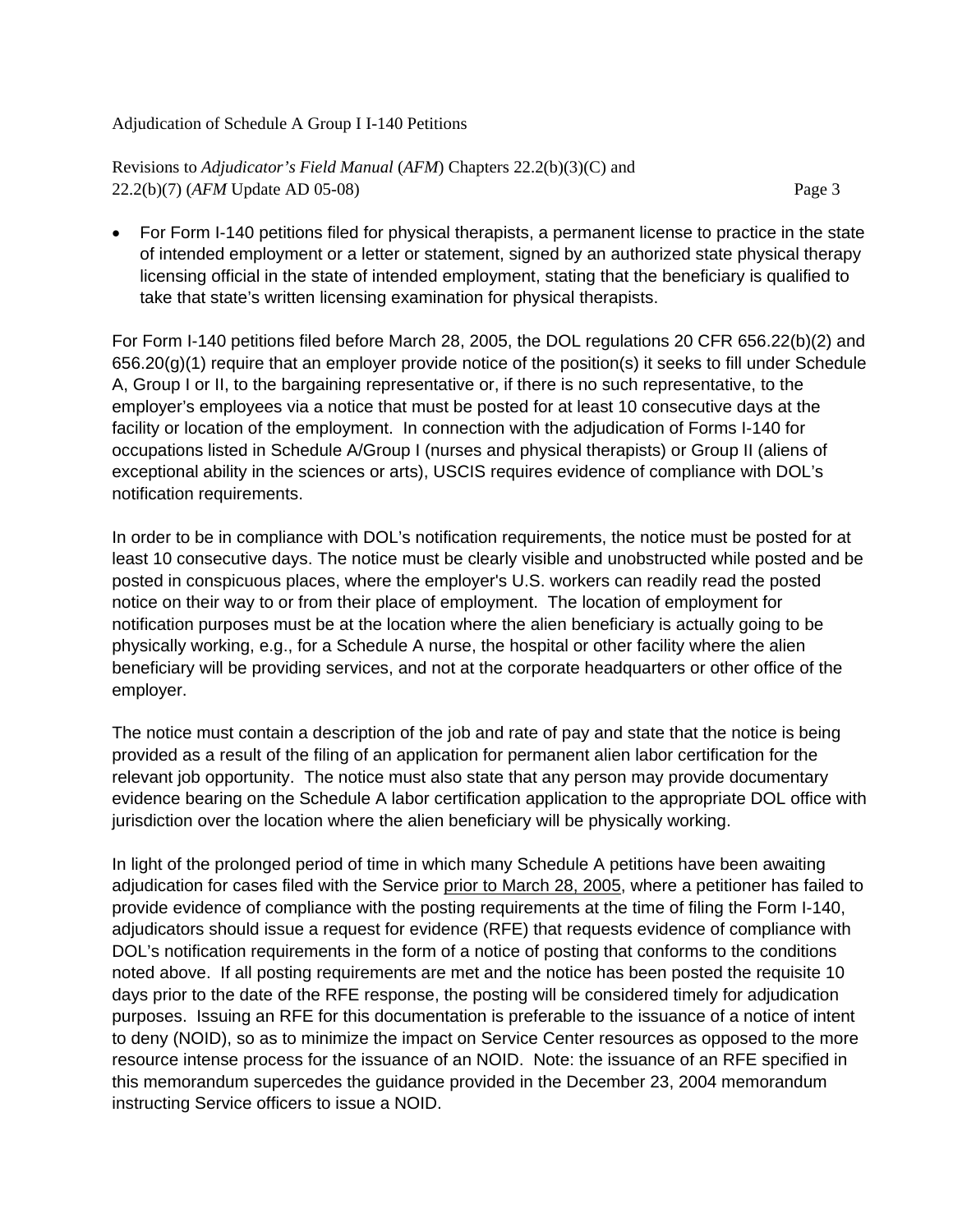Revisions to *Adjudicator's Field Manual* (*AFM*) Chapters 22.2(b)(3)(C) and 22.2(b)(7) (*AFM* Update AD 05-08) Page 4

### **PETITIONS FILED ON OR AFTER MARCH 28, 2005:**

DOL Regulations Effective March 28, 2005: On December 27, 2004, DOL published a final rule, Labor Certification for the Permanent Employment of Aliens in the United States; Implementation of New System, which significantly restructures the permanent labor certification process. This final rule deletes the current language of 20 CFR part 656 and replaces the part in its entirety with new regulatory text, effective on March 28, 2005.

On March 28, 2005, DOL effectively amended its regulations governing the filing and processing of labor certification applications for the permanent employment of aliens in the United States to implement a new system for filing and processing such applications. Many of the evidentiary requirements relating to Schedule A petitions have been changed as of that date.

#### Schedule A Requirements for petitions filed on or after March 28, 2005:

Pursuant to new 20 CFR 656.10 and 20 CFR 656.15, in order to apply for certification under Schedule A for petitions filed on or after March 28, 2005, the petitioner should complete and submit:

- The Form I-140 petition, with appropriate filing fees,
- An uncertified Form ETA-9089, in duplicate, signed in the original by an authorized official of the petitioning organization, the alien, and the representative, if any,
- A Wage Determination issued by the State Workforce Agency (SWA) having jurisdiction over the proposed area where the job opportunity exists,
- A copy of the posted notice, and
- Copies of any and all in-house media, whether electronic or printed, in accordance with the normal procedures used for the recruitment of similar positions to the position specified in the Form 9089 in the employer's organization.
- For petitions filed for registered nurses, a full unrestricted permanent license to practice nursing in the state of intended employment, CGFNS certificate issued by the Commission on Graduates of Foreign Nursing Schools or evidence that the alien has passed the National Council Licensure Examination for Registered Nurses (NCLEX-RN), administered by the National Council of State Boards of Nursing.
- For petitions filed for physical therapists, a permanent license to practice in the state of intended employment or, a letter or statement, signed by an authorized state physical therapy licensing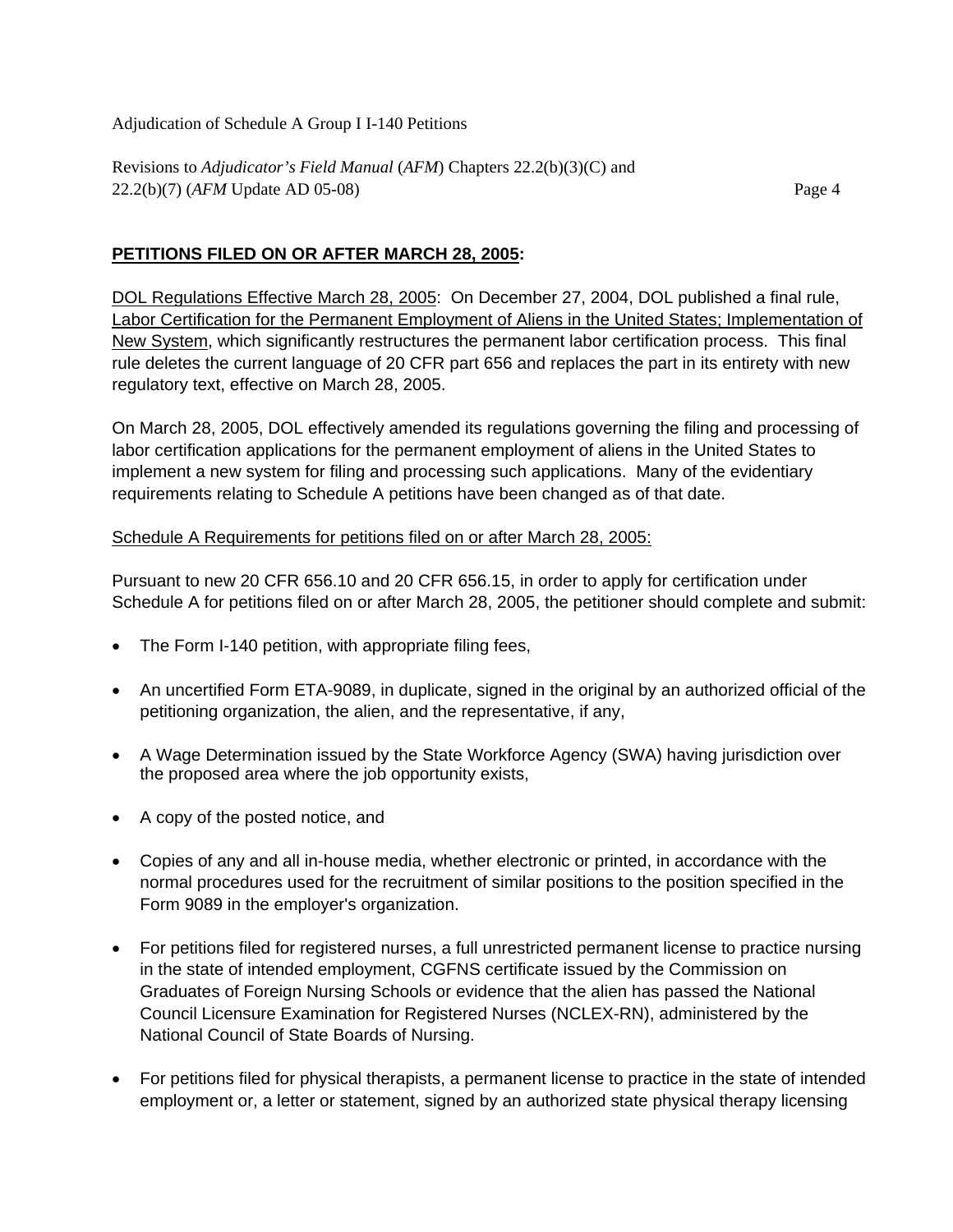Revisions to *Adjudicator's Field Manual* (*AFM*) Chapters 22.2(b)(3)(C) and 22.2(b)(7) (*AFM* Update AD 05-08) Page 5

official, stating that the beneficiary is qualified to take that state's written licensing examination for physical therapists.

New Labor Certification Form: Pursuant to the new 20 CFR 656.17, the Application for Permanent Employment Certification (ETA Form 9089) will be replacing the Application for Alien Employment Certification (Form ETA-750). The Form 9089 should be provided in duplicate, signed in the original by an authorized official of the petitioning entity, the alien, and the representative, if any, to USCIS in support of Schedule A, Form I-140 petitions. In the event that the Form I-140 petition is approved, one copy of the Form ETA-9089 must be forwarded by USCIS to the Chief, Division of Foreign Labor Certification, identifying the occupation, the Immigration Officer who made the determination, and the date of the determination, see 20 CFR 656.15(f).

Validation Date for ETA-9089 and Scope of Validity: 20 CFR 656.30(b)(2) specifies that an ETA-9089 Labor Certification for a Schedule A occupation will be validated as of the date the application is dated by the USCIS Adjudications Officer.

State Prevailing Wage Determination: In accordance with 20 CFR 656.15(b)(i), the Form 9089 provided with the Form I-140 from the petitioning employer must be accompanied by a prevailing wage determination issued by the SWA having jurisdiction over the proposed area where the job opportunity exists, see 20 CFR 656.40 and 20 CFR 656.41. The petitioner will request a prevailing wage determination from the appropriate SWA using the form required by the state where the job opportunity exists.

A completed SWA form must reflect the date on which the SWA made the prevailing wage determination in order for it to be valid for purposes of being submitted to USCIS together with the Form 9089 in support of a Form I-140 petition. A properly completed SWA, in all cases, must specify on its face the validity of the prevailing wage, and the date on which the SWA made the determination. At the date of filing the Form I-140, for a supporting SWA wage determination to be valid, the ending validity date of the SWA determination may not be less than 90 days or more than 1 year from the date of the SWA determination at the time of filing with USCIS. The purpose of the validity date for the prevailing wage determination is to ensure that the prevailing wage determination is reflective of the wages being offered for comparable positions in the location where the job offer exists at the time that the Form I-140 petitioner recruits the alien worker.

For the purposes of evaluating the validity of the petitioner's proffered wage, be advised that the past practice of allowing a 5 percent variance of the wage actually paid relative to the prevailing wage has been eliminated by the enactment of the H-1B Visa Reform Act of 2004, contained in Public Law 108-447. This Act amended the INA (Section 212(p)(3), 8 USC 1182(p)(3)) by specifying that "...the prevailing wage required to be paid pursuant to  $212(a)(5)(A)$ ,  $(n)(1)(A)(i)(II)$ and (t)(1)(A)(i)(II) shall be 100 percent of the wage determined pursuant to those sections.'' Therefore, the prevailing wage to be paid must be no less than 100 percent of the prevailing wage determination.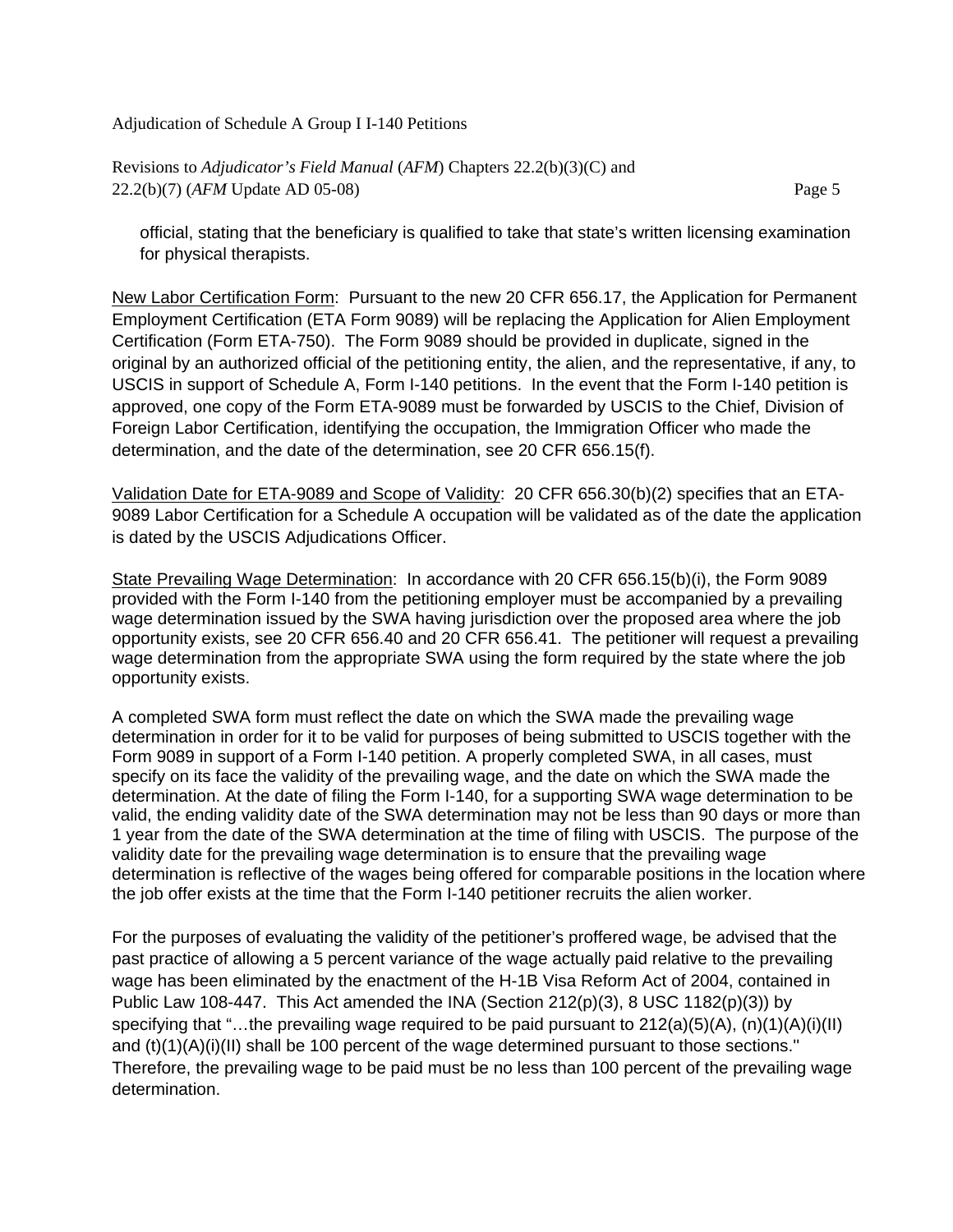Revisions to *Adjudicator's Field Manual* (*AFM*) Chapters 22.2(b)(3)(C) and 22.2(b)(7) (*AFM* Update AD 05-08) Page 6

Labor Application Notice: In order to comply with 20 CFR 656.10(d), the petitioner must give notice of the filing of the Application for Permanent Employment Certification and be able to document that notice was provided to either:

- 1. The bargaining representative(s) (if any) of the employer's employees in the occupational classification for which certification of the job opportunity is sought in the employer's location(s) in the area of intended employment, (documentation of this may consist of a copy of the letter that was sent to the bargaining representative(s) and a copy of the Application for Permanent Employment), or
- 2. If there is no such bargaining representative, by posted notice to the employer's employees at the facility or physical location of the employment. Such notice:
	- must be posted for at least 10 consecutive business days;
	- must be clearly visible and unobstructed while posted; and
	- must be posted in conspicuous places within the location of the job where the employer's U.S. workers can readily read the posted notice on their way to or from their place of employment. (**Note**: The location of employment for notification purposes must be at the location where the alien beneficiary is actually going to be physically employed such as the hospital or other facility where the beneficiary will be directly providing services, and not at the corporate headquarters or other office of the employer.)
	- In addition, the employer must publish the notice in any and all in-house media, whether electronic or printed, in accordance with the normal procedures used for the recruitment of similar positions in the employer's organization. The documentation requirement in support of the I-140 petition may be satisfied by providing a copy of the posted notice and an attestation executed by an authorized official of the employer that identifies the physical location(s) where the notice was posted, and the date of publishing of all in-house media, whether electronic or print, that were used to distribute notice of the application in accordance with the procedures used for similar positions within the employer's organization.

The notice must state that it is being provided as a result of the filing of an application for permanent alien labor certification for the relevant job opportunity. It must also state that any person may provide documentary evidence bearing on the Schedule A labor certification application to the DOL office with jurisdiction over the location where the alien beneficiary will be physically working.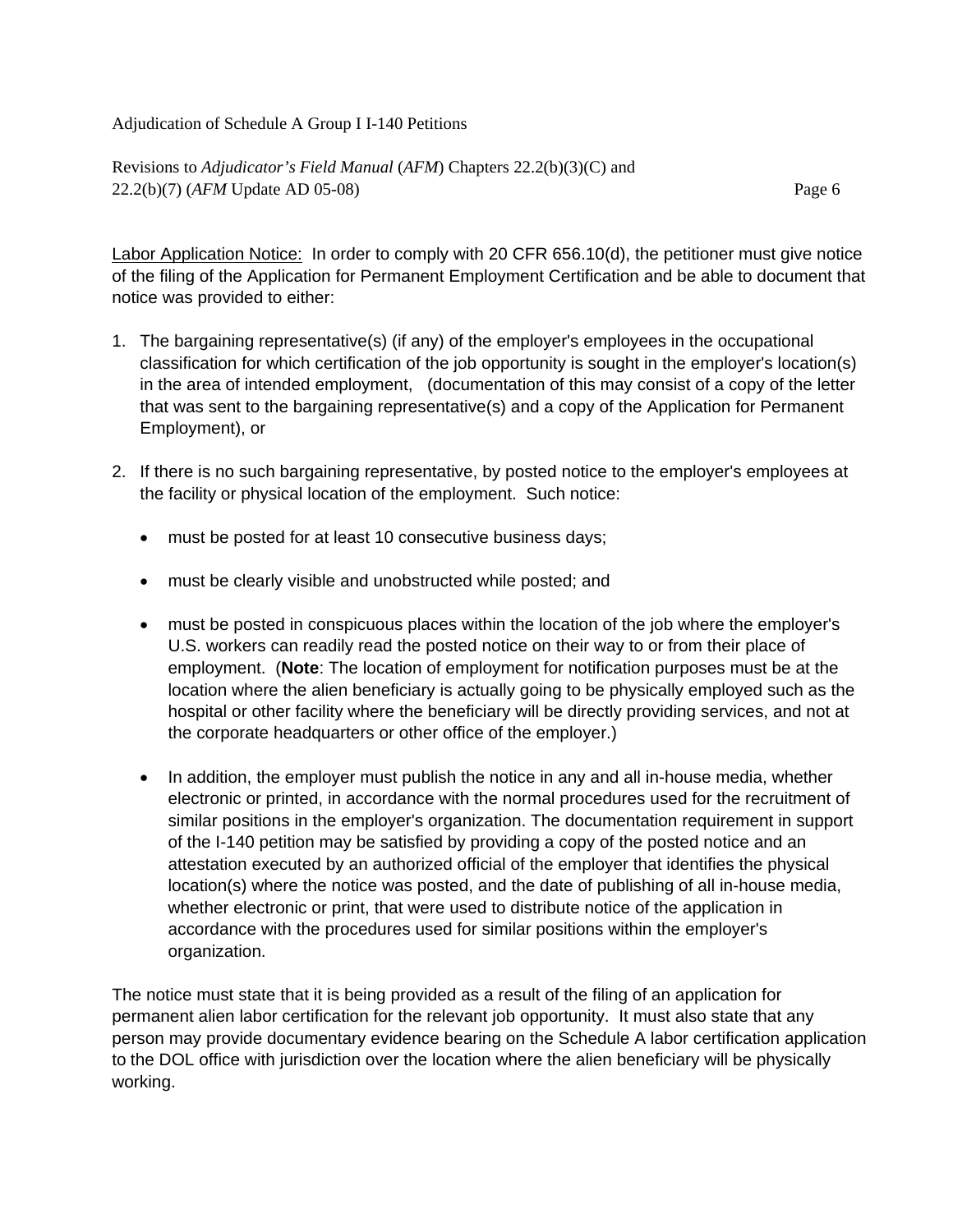Revisions to *Adjudicator's Field Manual* (*AFM*) Chapters 22.2(b)(3)(C) and 22.2(b)(7) (*AFM* Update AD 05-08) Page 7

Pursuant to 20 CFR 656.10(d)(3)(iv), such notice must be posted between 30 days and 180 days prior to the filing of the Form I-140 petition. Adjudicators should deny the Form I-140 and any concurrently filed I-485 in instances where the notice was not posted between 30 and 180 days prior to the filing of the petition.

Lastly, in the case of a private household, notice is required only if the household employs one or more U.S. workers at the time the application for labor certification is filed.

Remember that qualifying for Schedule A means only that the labor certification requirement has been met. You must make a separate determination on the alien's qualification for the specific visa classification requested. The minimum requirements in Schedule A cases as listed in Item 14 and 15 of Part A of the ETA-750 for petitions filed before March 28, 2005 and in Item H of the ETA-9089 for petitions filed on or after March 28, 2005 may not be a true reflection of the actual education, training and experience needed to perform the job. In many cases a petitioner will give this particular alien's qualifications rather than actual minimum requirements and because the labor certification form is sent directly to USCIS, this will not be reviewed first by DOL and corrected through DOL involvement. This point is important because many classifications require that the petitioner establish that the position requires a person of a particular caliber. As long as the *duties* shown on the labor certification application are appropriate for a position that requires licensure as a registered nurse, the petition should not be denied and a request for evidence need not be sent to confirm the precise minimum job requirements.

## $\mathcal{F}$  2. Chapter 22.2(b)(7) is revised to read:

(7) Licensure.

(A) General. Neither the statute nor the regulations require that the beneficiary of an employmentbased petition be able to engage in the occupation immediately. There are often licensing and other additional requirements that an alien must meet before he or she can actually engage in the occupation. Unless needed to meet the requirements of a labor certification, such considerations are not a factor in the adjudication of the petition.

(B) Physical Therapists: The petitioner must provide evidence that the alien holds a permanent license to practice in the state of intended employment or, a letter or statement, signed by an authorized state physical therapy licensing official in the state of intended employment, stating that the beneficiary is qualified to take that state's written licensing examination for physical therapists.

(C) Registered Nurses. It should be noted that in the case of Schedule A registered nurses, there are three avenues by which a beneficiary may qualify as a professional nurse pursuant to 20 CFR 656.15(c)(2): The petitioner must provide evidence that the beneficiary: